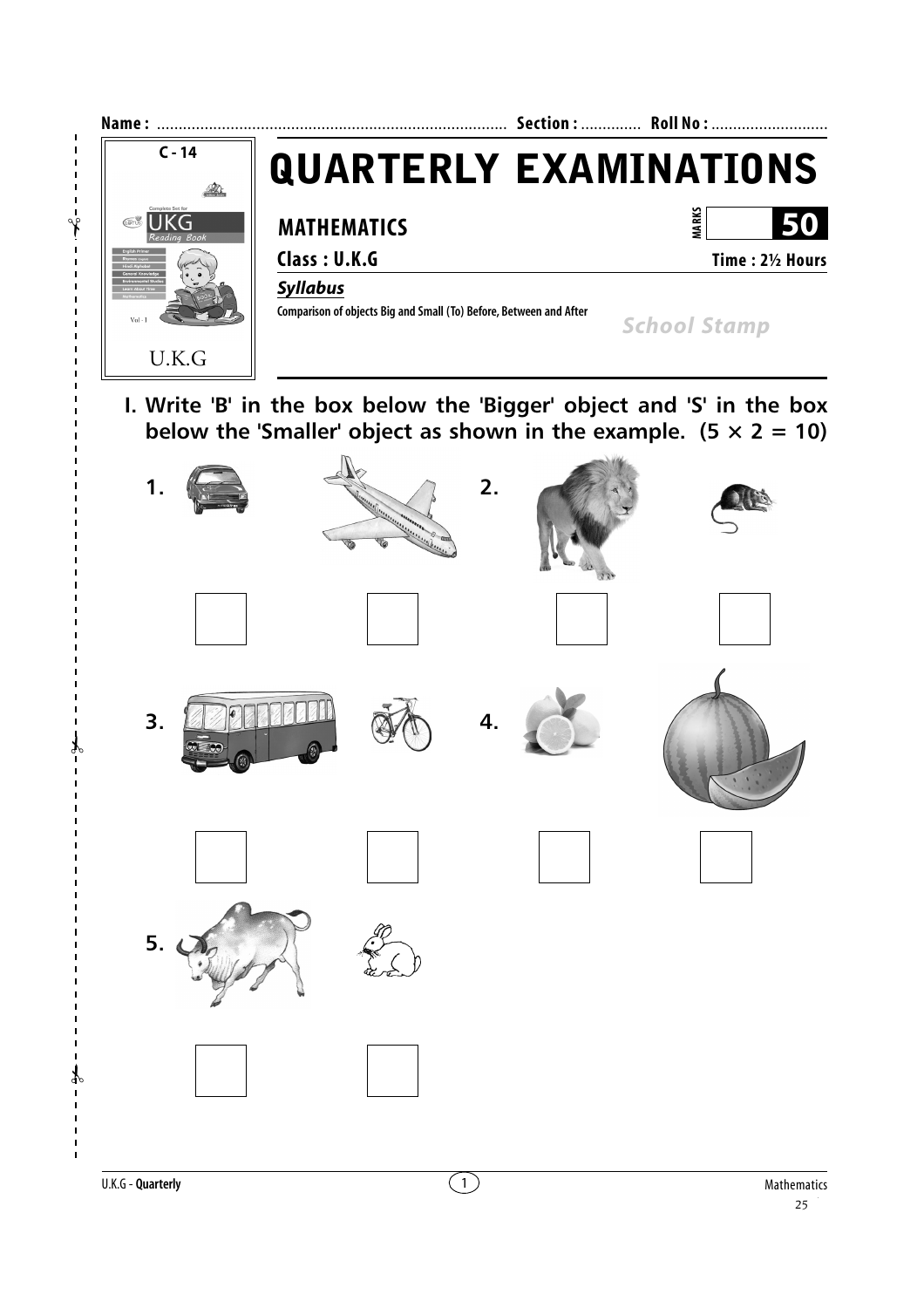| <b>Numeral</b>          | <b>Number</b> | <b>Numeral</b> | <b>Number</b> | <b>Numeral</b> | <b>Number</b> |
|-------------------------|---------------|----------------|---------------|----------------|---------------|
| 1                       | One           |                |               |                |               |
| $\overline{2}$          | Two           |                |               |                |               |
| $\overline{\mathbf{3}}$ | <b>Three</b>  |                |               |                |               |
| $\overline{\mathbf{4}}$ | Four          |                |               |                |               |
| 5                       | <b>Five</b>   |                |               |                |               |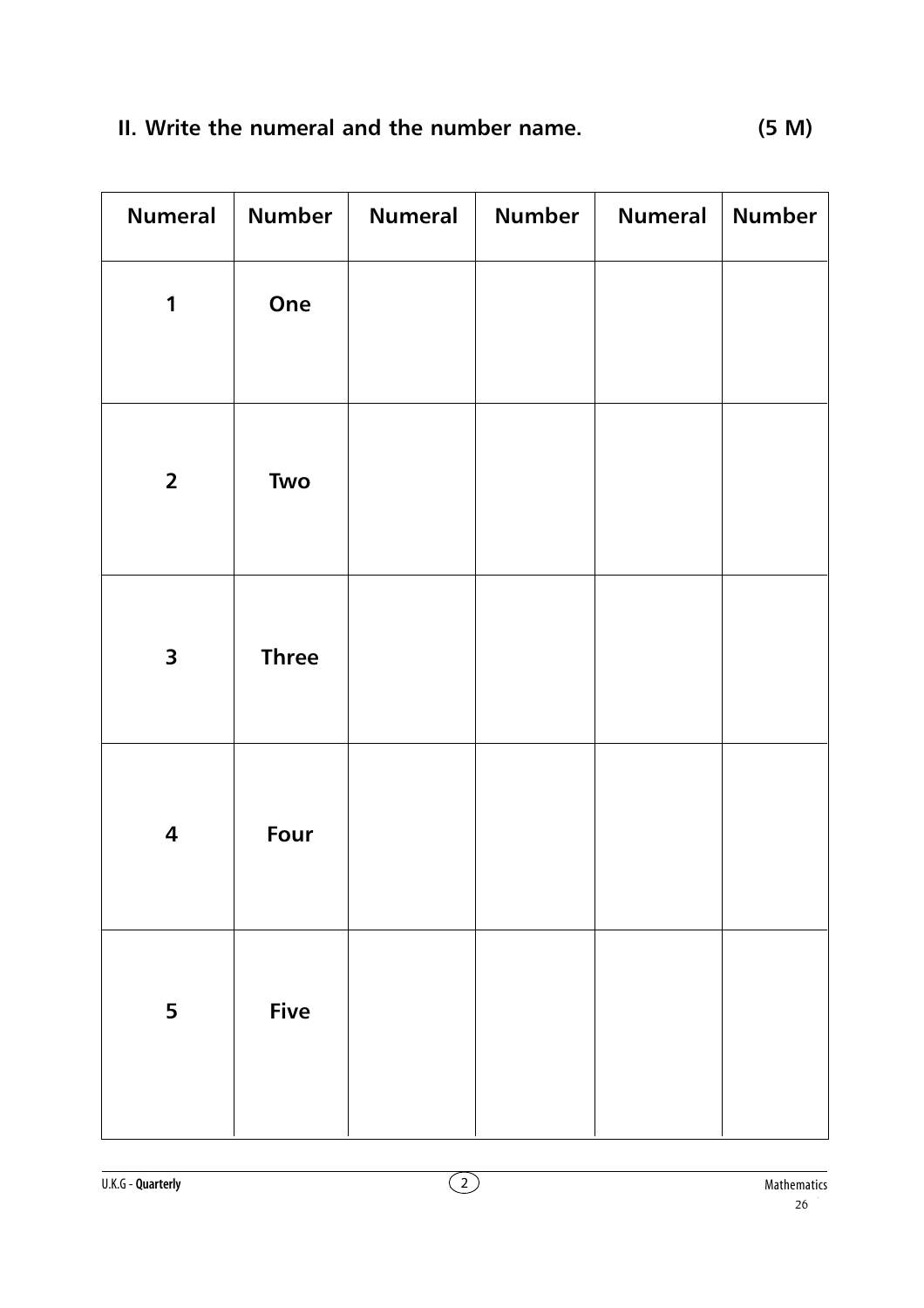

**III. Count the articles in each group given below and circle the correct number as shown in the example. (10 M)**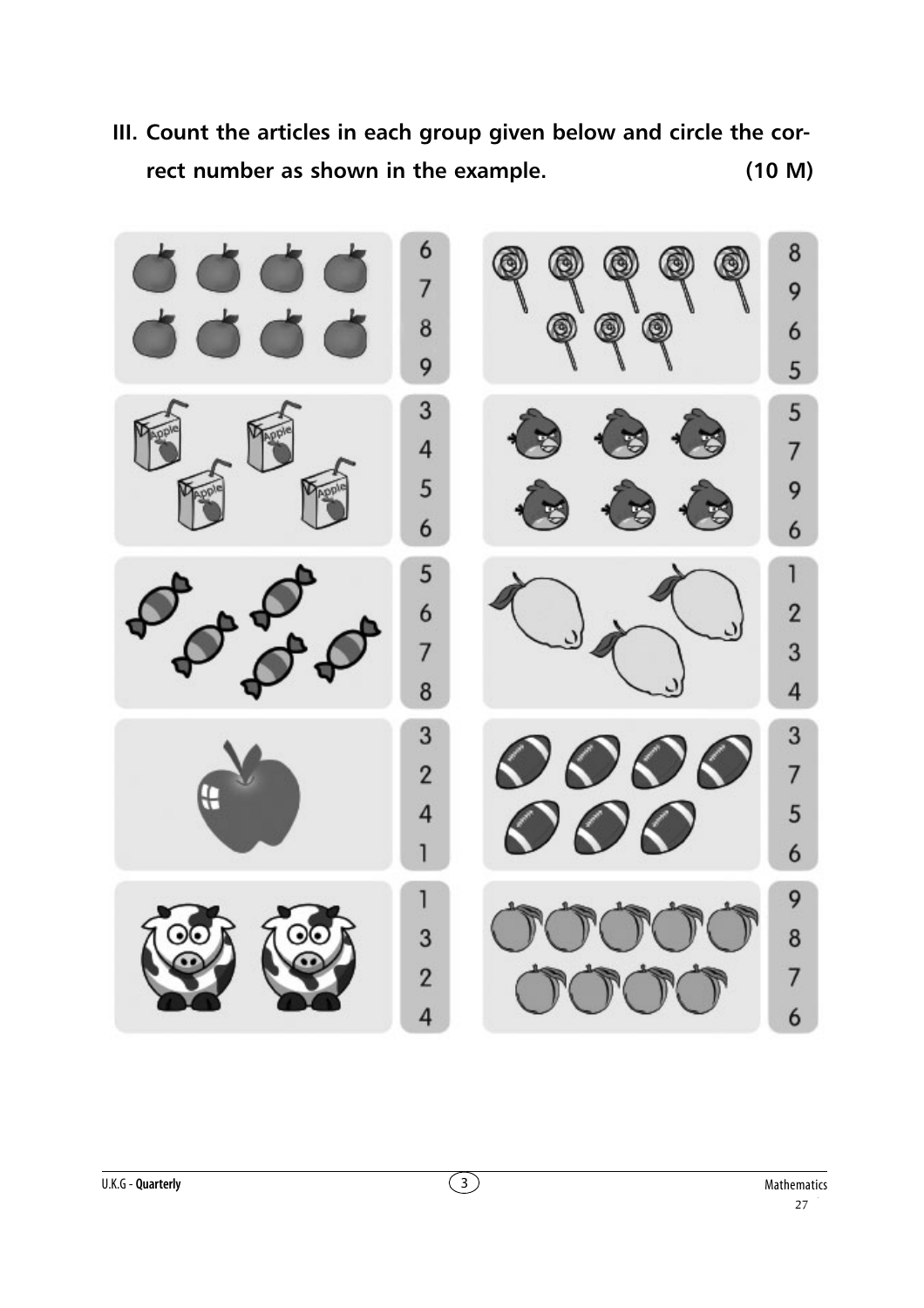**IV. Write 'H' in the box below the 'Heavy' object and 'L' in the box below the 'Light' object as shown in the example.**  $(5 \times 2 = 10)$